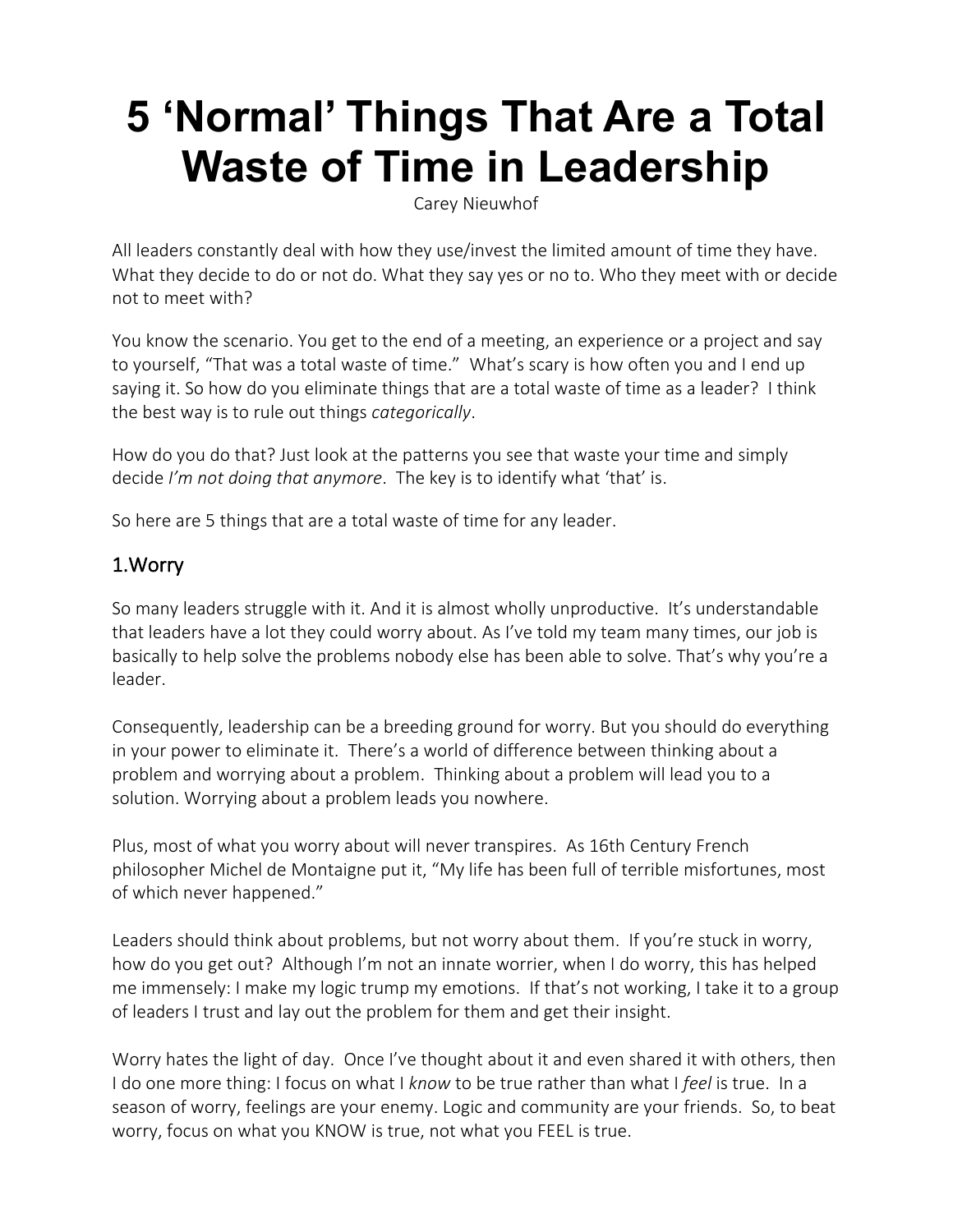# 2. Meeting with someone who doesn't need to meet with you

When someone asks you to meet with you, my guess is your default is to say yes. So is mine. But play that out. As your church or organization grows, that means you would spend all week every week meeting with people—many of whom didn't really need to meet at all and most of whom don't need to meet with *you*.

Deciding who you need to meet with i*n advance* helps. Most leaders waste time meeting with people who don't need to meet with them. Do I meet with other people? Yes, but only after those key people have the time they need and after my other priorities are done, which means I do say no a lot (I still hate that, but it's necessary).

While it may sound harsh, it's liberating, and you will get more done. Plus, your church or organization will be positioned to grow as a result.. And finally, are you addicted to meetings?

# 3. Over-managing things that don't need managing

The start-up phase is wonderful and crazy in any venture. When you're starting up, everything happens in a frenzy and making it to your next weekend or next milestone is itself a victory. You don't have time to manage well because you're so busy creating. But eventually, every organization gets out of start-up phase. Which means you have more time for managing.

But too many leaders end up not just managing, but over-managing. Great management adds value. Over-managing sucks value (and life) out of an organization. You know those dead-end meetings where you spent forever talking about something that truly deserved 5 minutes? That's over-managing. Stop that.

If you can manage something in 5 minutes, manage it in 5 minutes, not 50 minutes. What should you do with the rest of your time? Create something new that will lead your church or organization to the next opportunity. Start leading…stop managing the things that will manage themselves.

Over-management, by the way, is one of the reasons so many organizations plateau. Leadership builds something new. Management organizes what's already built. So go build something new.

### 4. Inefficient email

Email is the currency of business communication today. Spend as little of this currency as you can. It's amazing how many hours each day disappear answering mostly pointless emails. How do you know email is mostly pointless, you ask? Great question. Think about the last time you went on vacation and put your autoresponder on. Yes, there were 700 emails waiting for you when you got back.